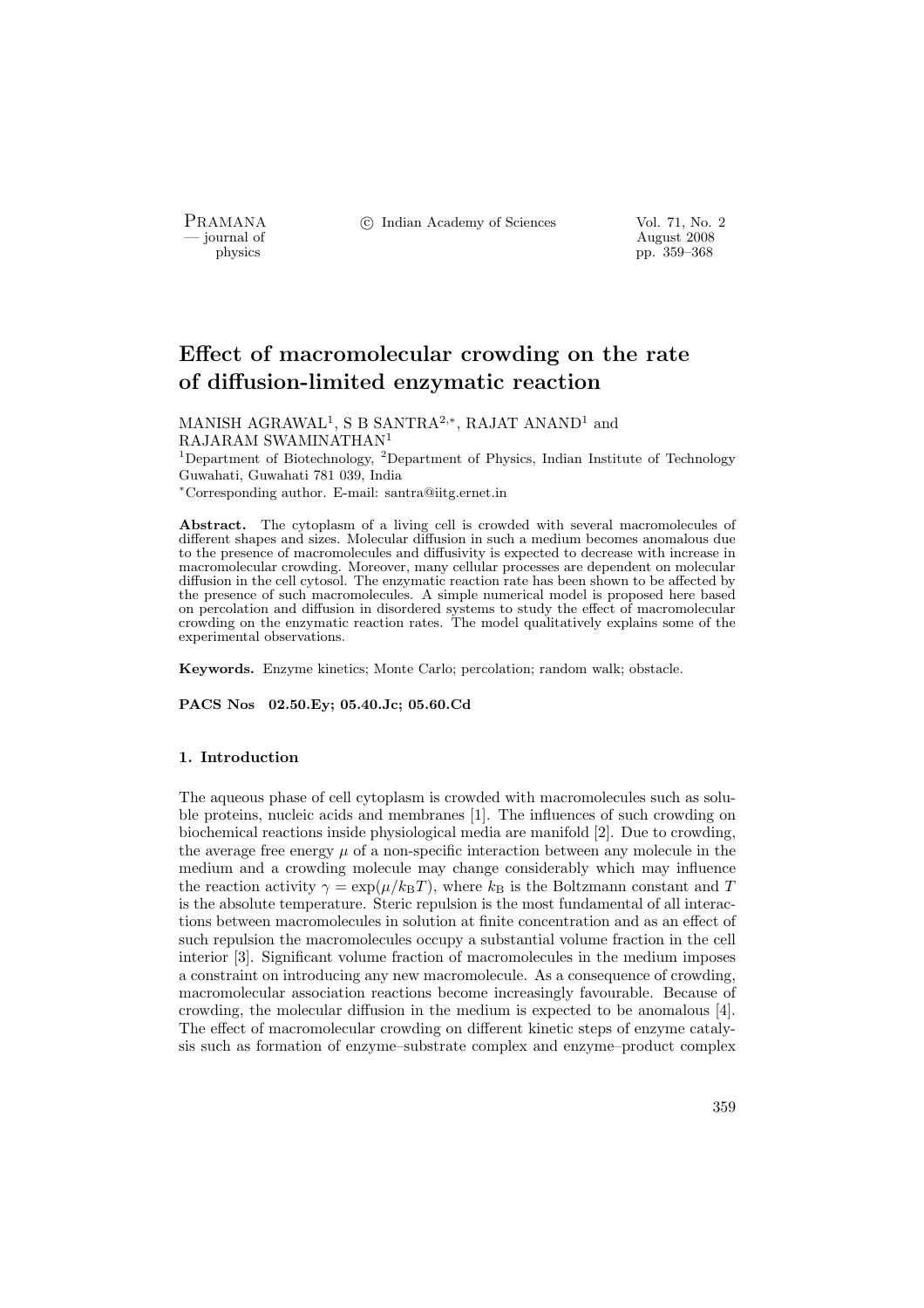were analysed through different equilibrium thermodynamic models [5]. A number of approaches have been proposed to study the effects of macromolecular crowding on the reaction kinetic rate laws such as the law of mass action [5], fractal-like kinetics  $[6]$ , the power-law approximation  $[7]$ , stochastic simulation  $[8]$  and lattice gas simulation [9]. In these analytic and numerical models, the influence of macromolecular crowding on both equilibrium thermodynamics and reaction rates were addressed and it was observed that the rate decays exponentially with time as expected in equilibrium kinetics. The influence of macromolecular crowding on the enzymatic reaction rates has been investigated experimentally using a variety of crowding agents [10]. These studies have also indicated a significant influence of crowding on the rate parameters of the enzymatic reaction. It was found that the effect of crowding on the enzymatic reaction may be different depending on whether the product formation in the enzyme reaction is limited by the diffusional encounter of substrate and enzyme or the formation of the transition state complex, an association of enzyme and substrate. Moreover, molecular diffusion is known to be the major determinant of many cellular processes and plays a key role in cell metabolism where the encounter of the free substrate with an active site of the enzyme is often the rate determining step. However, how the kinetics of an enzymatic reaction is dependent on the size and concentration of the crowding macromolecules is still not fully understood. The macromolecular crowding till date remains an underappreciated and neglected aspect of the intracellular environment [11]. It is hence essential to understand the experimental observations from microscopic origin.

In this paper, an approach based on non-equilibrium dynamics of enzymatic reactions in the diffusion-limited regime is considered. The aim is to understand qualitatively the influence of inert macromolecular crowding on the diffusion-limited enzymatic reactions governed by non-equilibrium thermodynamics. A simple numerical model in two dimensions (2d) based on molecular diffusion in disordered systems coupled with enzymatic reaction is proposed here. The disordered system is modelled by percolation clusters [12]. It is predicted that the rate of a diffusion-limited enzyme-catalysed reaction will experience a monotonic decrease with increase in the fractional volume occupancy of the crowding agent. The model explains qualitatively certain experimental observations.

# 2. The model

In brief, the enzyme kinetic reaction in the cell cytoplasm can be described as substrate molecules diffusing through crowding macromolecules and binding to the active site of the freely floating enzymes. Subsequently, a product is formed if the reaction is energetically favourable and this product diffuses through the same crowd of macromolecules. The classical Michaelis–Menten equilibrium enzyme kinetic reaction is given as [13]

$$
E + S \rightleftharpoons ES \rightarrow E + P,\tag{1}
$$

where E represents enzyme, S represents substrate, P represents product and ES is the intermediate enzyme–substrate complex.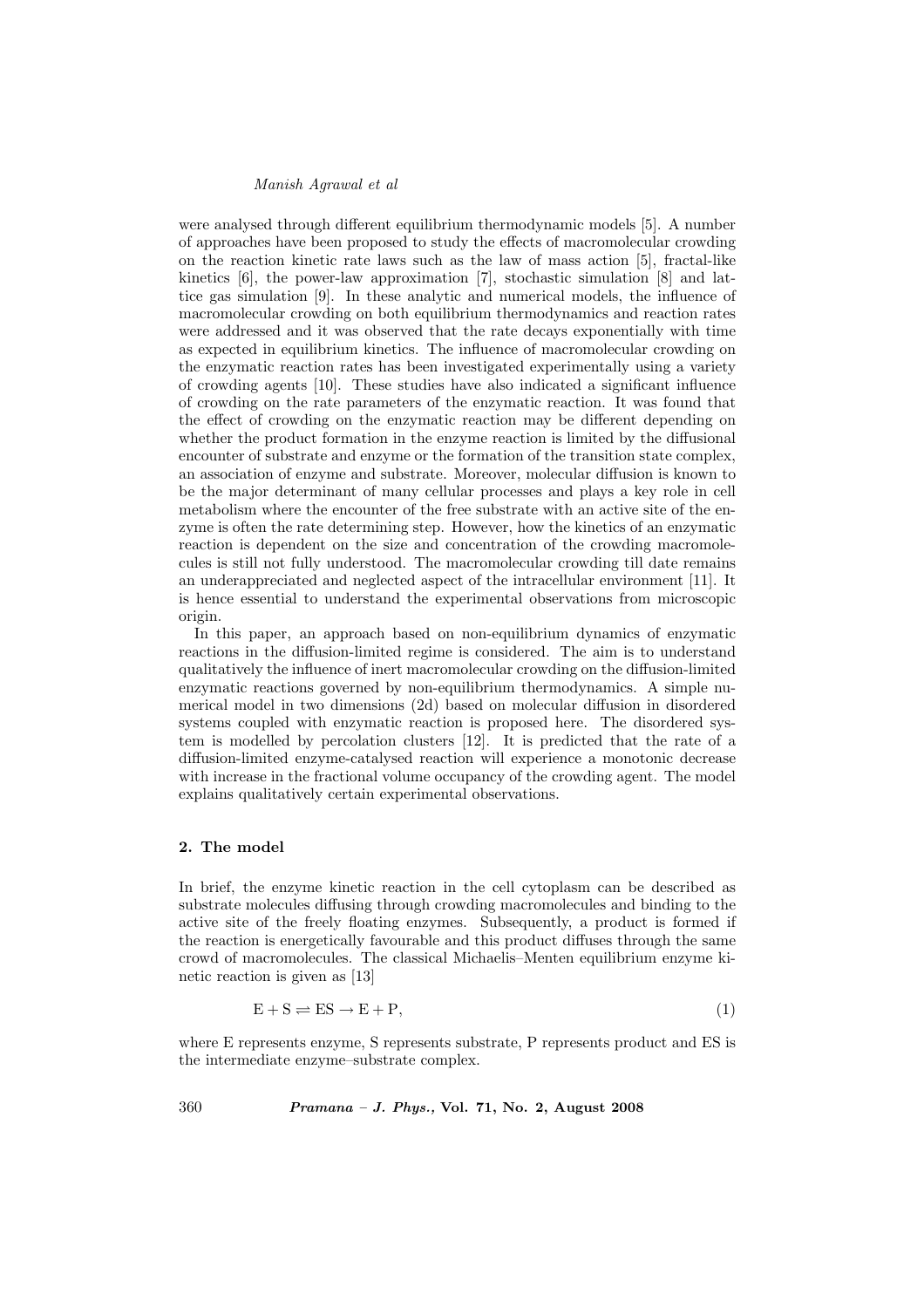#### Rate of diffusion-limited enzymatic reaction

In the present model, the reaction is limited by diffusion only and the formation of the transition state complex ES is not taken into account. The conversion of substrate to product is also assumed to be instantaneous. Note that diffusion has the slowest time scale in this problem. Hence, the above enzymatic reaction reduces to an irreversible one as

$$
E + S \to E + P. \tag{2}
$$

The final equilibrium state corresponds to conversion of all substrates to products. A Monte Carlo (MC) algorithm has been developed to study diffusion-limited enzymatic reaction as in eq. (2) in the presence of inert macromolecules. The algorithm is developed on the 2d square lattice of size  $L \times L$ . For simplicity, the motion of the macromolecules is ignored and these act as immobile and inert obstacles. The inert obstacles do not interact either among themselves or with the substrate or product. The obstacles  $(O)$ , enzyme  $(E)$ , substrate  $(S)$  and product  $(P)$  are all represented as point particles in this model. It is also assumed that there exists only one immobile enzyme in the whole system. The enzyme is placed at the centre of the lattice. After placing the enzyme, the obstacles and the substrates are distributed randomly over the lattice sites with their specified concentrations  $C_{\Omega}$ and  $C_{\rm S}$  respectively. A random number r is called from a uniform distribution of random numbers between 0 and 1 corresponding to each lattice site. If  $r \leq C_S$ , the site is occupied with a substrate and if  $C_{S} < r \leq a_{f}$  the site is occupied with an obstacle where  $a_f = C_S + C_O$  is the area fraction. The excluded volume condition is maintained, i.e., at any instant of time one lattice site cannot be occupied by more than one molecule of the same or different species. The substrate molecules diffuse through the space not occupied by the obstacles which will be referred as empty space later. As soon as an S reaches E, a product P is produced with unit probability. The diffusion of substrate or product in the system is modelled by simple random walk in the presence of obstacles or disorder. At each MC time step, all the random walkers (all S and P) make an attempt to move to one of their nearest neighbours. The destination site, a site out of the four neighbours, of a random walker is chosen calling a random number  $r$  uniformly distributed between  $0$  and 1. With respect to the present site, the destination site is going to be on the left if  $0 < r \leq 1/4$ , it is at the top if  $1/4 < r \leq 1/2$ , it is on the right if  $1/2 < r \leq 3/4$ , and it is at the bottom if  $3/4 < r \leq 1$ . The destination site could be either empty or occupied by S, P, O or E. Depending on the status of the destination site, there are then four possibilities: (a) if the destination site is empty, the present S or P moves to the destination site, (b) if the destination site is occupied by an S or P, S or P remains on the same site, (c) if the destination site is occupied by an O, P or S also remains on the same site, and (d) if the destination site is occupied by the enzyme E, P remains on the same site but S is converted to P with unit probability. If all the molecules of S and P are checked for an attempt of motion, time  $t$  (the MC time step) is increased to  $t + 1$ . To ensure percolation of the substrate molecules, the maximum area fraction  $a_f = C_S + C_O$  is taken as 0.4, far below the percolation threshold, ∼0.59 on the square lattice [12]. Note that, the present non-equilibrium diffusion-limited enzymatic reaction model is substantially different from that of lattice gas model incorporating equilibrium reaction rates proposed by Schnell and Turner [9] which leads to an unusual equilibrium constant equal to zero in the crowded environment [14].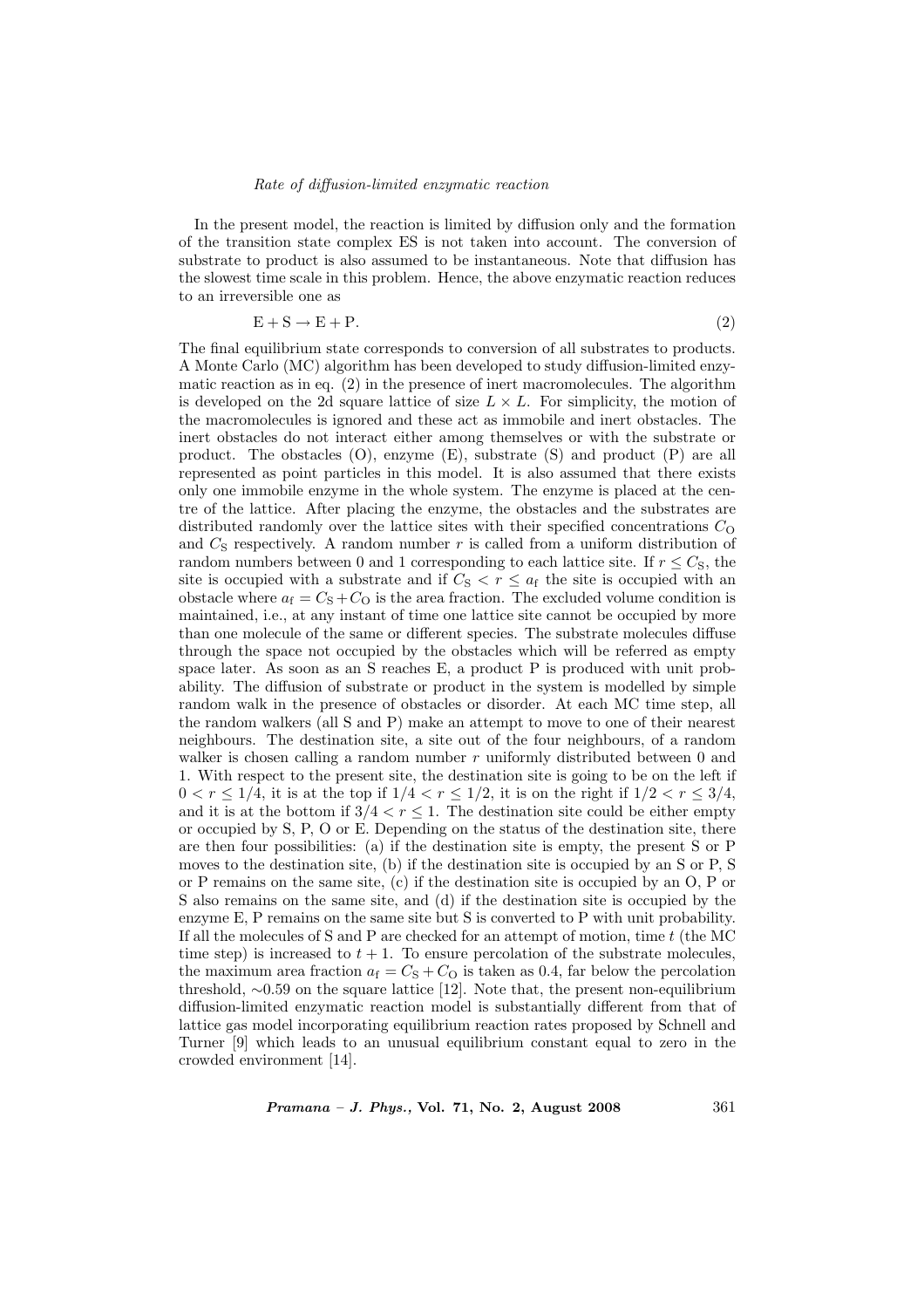

Figure 1. The system morphology on a  $256 \times 256$  square lattice is shown at three different times (a)  $t = 2^{12}$ , (b)  $t = 2^{18}$  and (c)  $t = 2^{20}$  for substrate concentration  $C_s = 0.01$  and area fraction  $a_f = C_s + C_o = 0.1$  ( $C_o = 0.09$ ). The black dots represent the substrates and the gray boxes represent the products. For clarity, obstacles are not shown. The enzyme is represented by a cross at the center of the lattice. Products are formed due to the enzymatic reaction and in the long time limit almost all the substrates are converted into products.

Cyclic boundary condition has been applied in the motion of S and P. The simulation has been performed up to  $10^6$  MC time steps on a  $256 \times 256$  square lattice. The data are averaged over 100 ensembles. The time evolution of the system morphology for  $a_f = 0.1$  with  $C_s = 0.01$  is shown in figure 1 at three different times. The black dots represent the substrates and the gray boxes represent the products. For clarity, obstacles are not shown. It can be seen that the initial black dots are converted to gray boxes at the end. That means, the substrate molecules are diffusing, reacting with the enzyme, and are getting converted into products. In time, almost all the substrate molecules are converted to products and the product molecules also diffuse and spread all over the space uniformly. Lin and coworkers [15] simulated some elementary kinetic reactions like  $A+B\to 0$  with no obstacles under reflective boundary condition and observed Zeldovich cross-over (segregation of A and  $B$ ) [16]. Such segregation is not observed with periodic boundary condition in the present simulation. Effect of impenetrable boundary on diffusion-limited reaction like  $A + A \rightarrow 0$  leads to different behaviour depending on different boundary conditions [17].

# 3. Results and discussion

Classical diffusion of a tracer particle in disordered systems has already been studied extensively and the results are well-understood [18]. Generally the diffusion is modelled by random walk and the disordered system is modelled by spanning percolation clusters [12]. For studying diffusion, a quantity of interest is the root mean square (rms) distance  $r(t)$  covered by the diffusing particle in time t. The rms distance  $r(t)$  in 2d is given by

$$
r^2(t) = 4\mathcal{D} \times t^{2k},\tag{3}
$$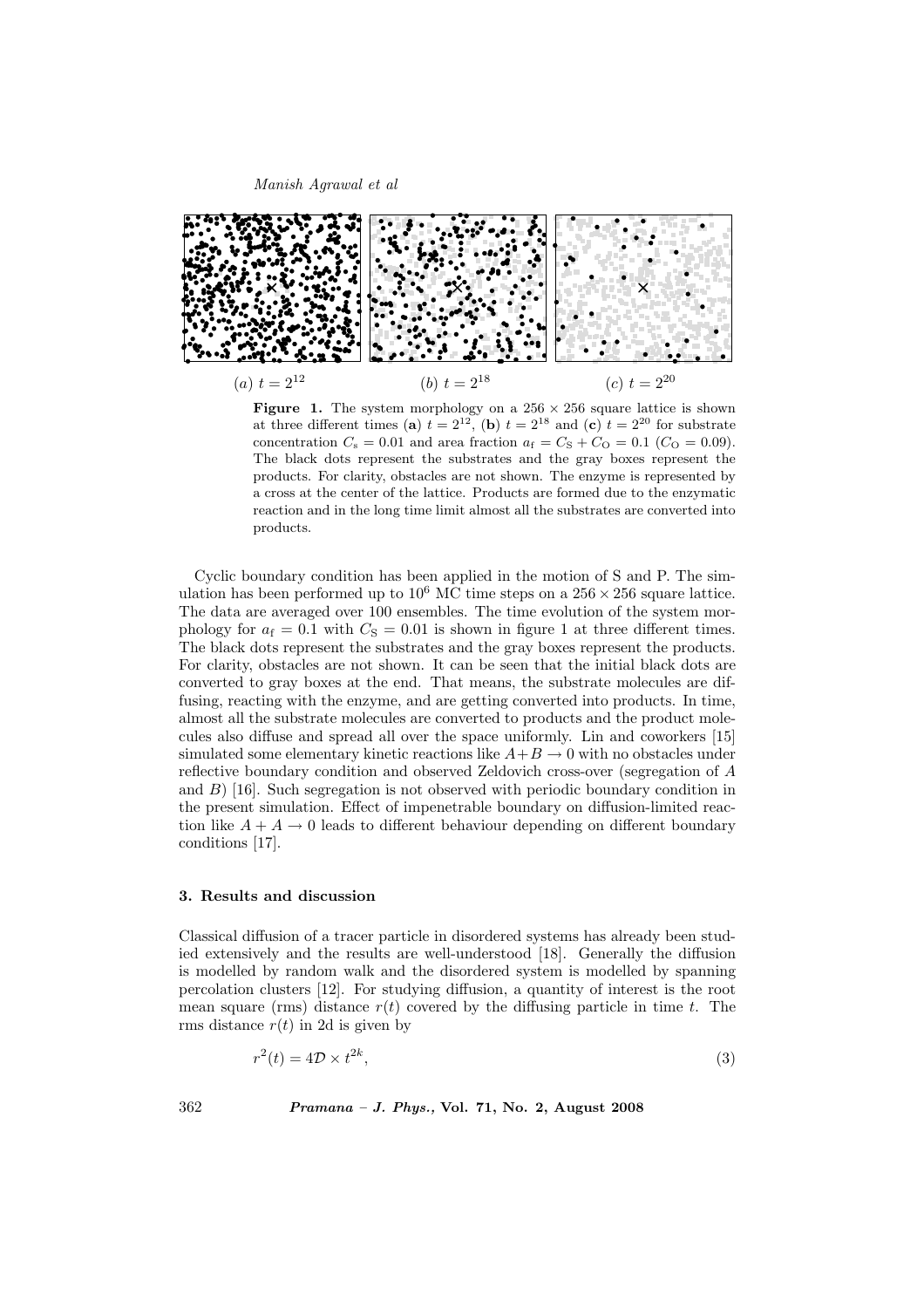

**Figure 2.** (a) Plot of diffusion length  $r(t)$  against time t in double logarithmic scale for different area fractions  $a_f$  keeping substrate concentration  $C_S$  at 0.01. (b) and (c) Plot of the local exponent  $k_t$  vs. time t for  $C_s = 0.1$  and  $C_s = 0.01$ respectively. The same symbol set of (a) has been used in (b) and (c) for different area fractions  $a_f = C_S + C_O$ .

where  $\mathcal D$  is the diffusivity of the system. The exponent k has a value  $1/2$  for diffusion on a regular lattice in the  $t \to \infty$  limit. On the percolation cluster, diffusion is found to be anomalous and the value of k becomes less than  $1/2$  [18]. The enzyme kinetic reaction inside a cell cytoplasm involves (i) diffusion of a large number of substrate molecules through the random structure of inert macromolecules, (ii) reaction with the enzyme to have products, and (iii) finally diffusion of products from the enzyme through the same macromolecular crowding. The diffusion process involved here is then a collective motion of a large number of particles in the presence of disorder which is a complicated process compared to diffusion of a single tracer particle in a disordered medium. Self-diffusion is expected to play a non-trivial role along with the diffusion of S or P in the presence of disorder in these systems. In order to check whether the enzyme kinetic reaction considered here is diffusion-limited or not, one needs to analyse the diffusive behaviour of either the substrates or the products. To calculate the average diffusion length of the product particles, the coordinates  ${x_i(t), y_i(t)}$  of each product i is recorded with time t. Time is measured starting from the birth of a product. The rms distance  $r(t)$  travelled in time t is then calculated as

$$
r^{2}(t) = \frac{1}{N_{\rm P}(t)} \sum_{i=1}^{N_{\rm P}(t)} \left[ \{x_{0} - x_{i}(t)\}^{2} + \{y_{0} - y_{i}(t)\}^{2} \right],
$$
\n(4)

where  $(x_0, y_0)$  is the coordinate of the enzyme at the centre of the lattice and  $N_{\rm P}(t)$ is the number of products of age t. The data are then sample averaged over 100 ensembles.

In figure 2a,  $r(t)$  is plotted against time t in double logarithmic scale for different area fractions  $a_f = C_S + C_O$  keeping the substrate concentration constant at  $C_S$  = 0.01. It can be seen that the magnitude of the diffusion length decreases with increasing  $a_f$ . The collective motion of the particles is then affected more and more by the presence of increasing inert macromolecules in the system. However, in order to check the diffusive behaviour of the particles one needs to estimate the exponent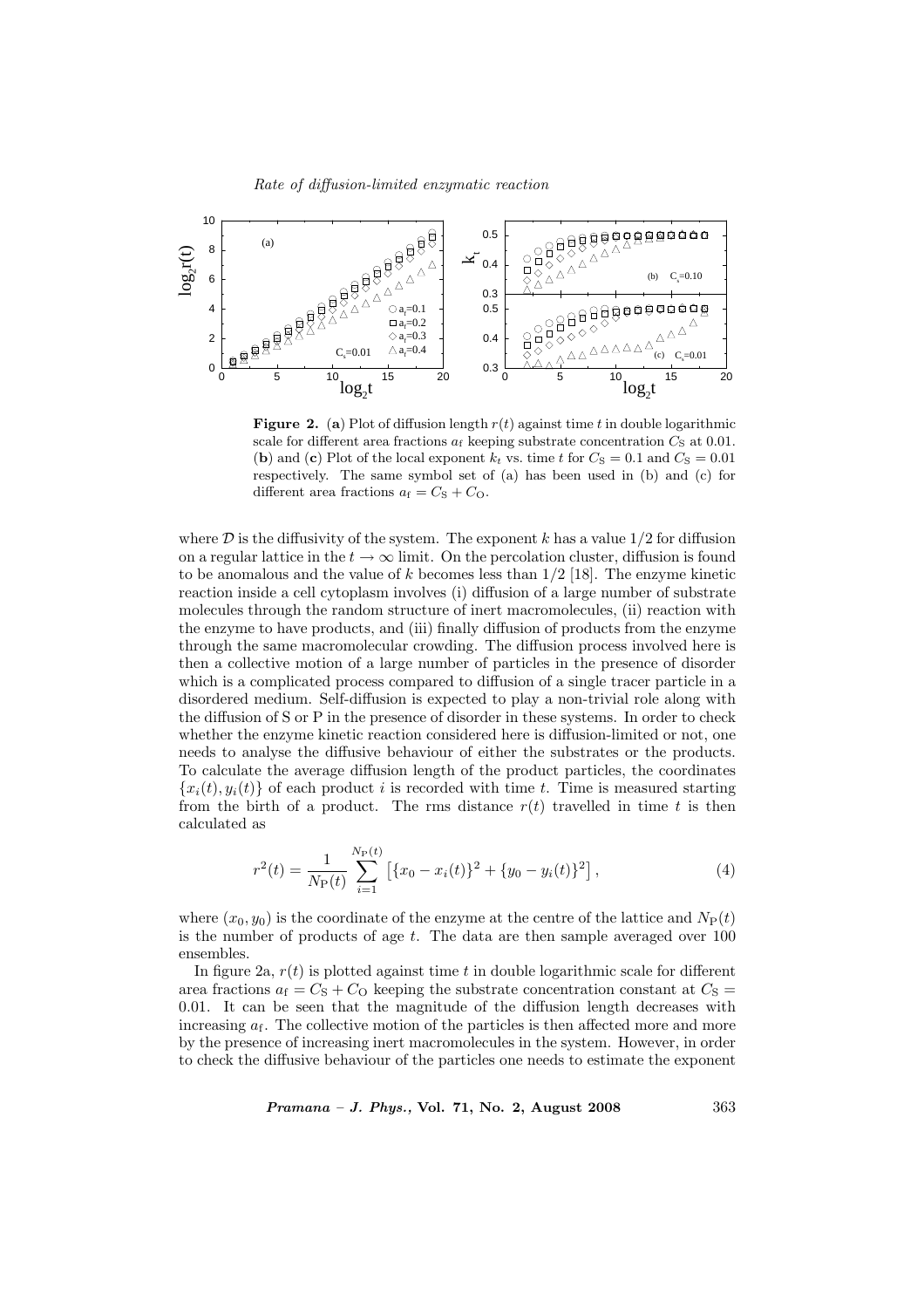k defined in eq. (3). The local slope  $k_t = d \log_2 r(t) / d \log_2 t$  of the curve  $\log_2 r(t)$ vs.  $log_2 t$  is determined by employing central difference method. In figures 2b and 2c,  $k_t$  is plotted against time t for two different substrate concentrations  $C_s = 0.10$ (b) and  $C_{\rm S} = 0.01$  (c) for the same set of area fractions  $a_{\rm f}$  as in figure 2a. The value of  $k_t$  saturates to  $1/2$  starting from a smaller value as t tends to a large value. Thus, a cross-over from sub-diffusive to diffusive behaviour has occurred for all area fractions in the long time limit. In the case of low substrate concentration  $C<sub>S</sub> = 0.01$  and high area fraction  $a<sub>f</sub> = 0.4$ ,  $k<sub>t</sub>$  shows certain anomalous behaviour. Note that, at this parameter regime the macromolecular concentration is 0.39 which is just below  $1 - p_c \approx 0.41$  since the percolation threshold for a 2d square lattice  $p_c \approx 0.59$ . The empty sites provide the connectivity for the substrate molecules all over the lattice. However,  $p_c$  is defined on an infinitely large system. For a smaller system, even at the concentration of 0.39 the connectivity of empty sites may be lost for some of the ensembles considered. Consequently, the product may be trapped in a localized region around the enzyme and this may be the reason behind the anomalous behaviour observed in this parameter regime.

Since the parameter regime here is limited by diffusion, the enzyme kinetic reaction is then expected to be diffusion-limited. Due to the enzyme kinetic reaction (given in eq. (2)) the substrates are converted to products in time with unit probability on their encounter. In order to characterize the enzyme kinetic reaction, the number of products  $N_P$  are counted as function of time t, the MC time step, for different substrate concentrations  $C_S$  and area fractions  $a_f = C_S + C_O$ . In figure 3, the product numbers  $N_P$  is plotted against time t for different area fractions  $a_f$  with  $C<sub>S</sub> = 0.01$ . Initially,  $N<sub>P</sub>$  increases linearly, then slows down and finally saturates in the long time limit. For low area fraction, it can be seen that the reaction is almost complete, i.e., most of the substrates given initially,  $N_S(0) = C_S \times L^2 \approx 655$ , are converted to products exponentially as in classical equilibrium Michaelis–Menten kinetics though in the present model a non-equilibrium kinetics is considered. However, note that there is a considerable decrease in the product yield with increase in area fraction and their profiles are found not to follow an exponential increase. It has already been predicted by numerical simulations that classical Michaelis– Menten kinetics may not apply to enzymatic reactions in crowded media [19]. In a 1d model of reaction diffusion with disorder, Doussal and Monthus [20] also found large time decay in the species density via real space renormalization group calculations. The macromolecular crowding then could have a considerable and non-trivial effect on the enzymatic reaction rate.

Initial rate of enzymatic reactions determines most of the molecular processes and thus is an important quantity to estimate. Since non-equilibrium enzymatic reaction is considered here, the reaction rate  $R$  is defined as the ratio of the number of products  $N_P$  to time t for 10% conversion of the substrates. R is then sample averaged. A similar analysis has also been performed for  $N_{\rm P}$  vs. t plots corresponding to  $C_{\rm S} = 0.1$  for different area fractions  $a_{\rm f}$ . In figure 4a, the normalized reaction rate  $R_n = R/C_S$  is plotted against obstacle concentration  $C_O$  for two different substrate concentrations  $C_{\rm S} = 0.01$  (circles) and  $C_{\rm S} = 0.1$  (squares). Note that, area fraction  $a_f = C_S + C_O$  is not a good parameter to study the reaction rate since  $a_f$  will remain finite for finite  $C_S$  even at  $C_Q = 0$ . In the inset,  $R_n$  is also plotted against  $C_Q$  in semi-logarithmic scale. There are few things to notice. First, the reaction rate is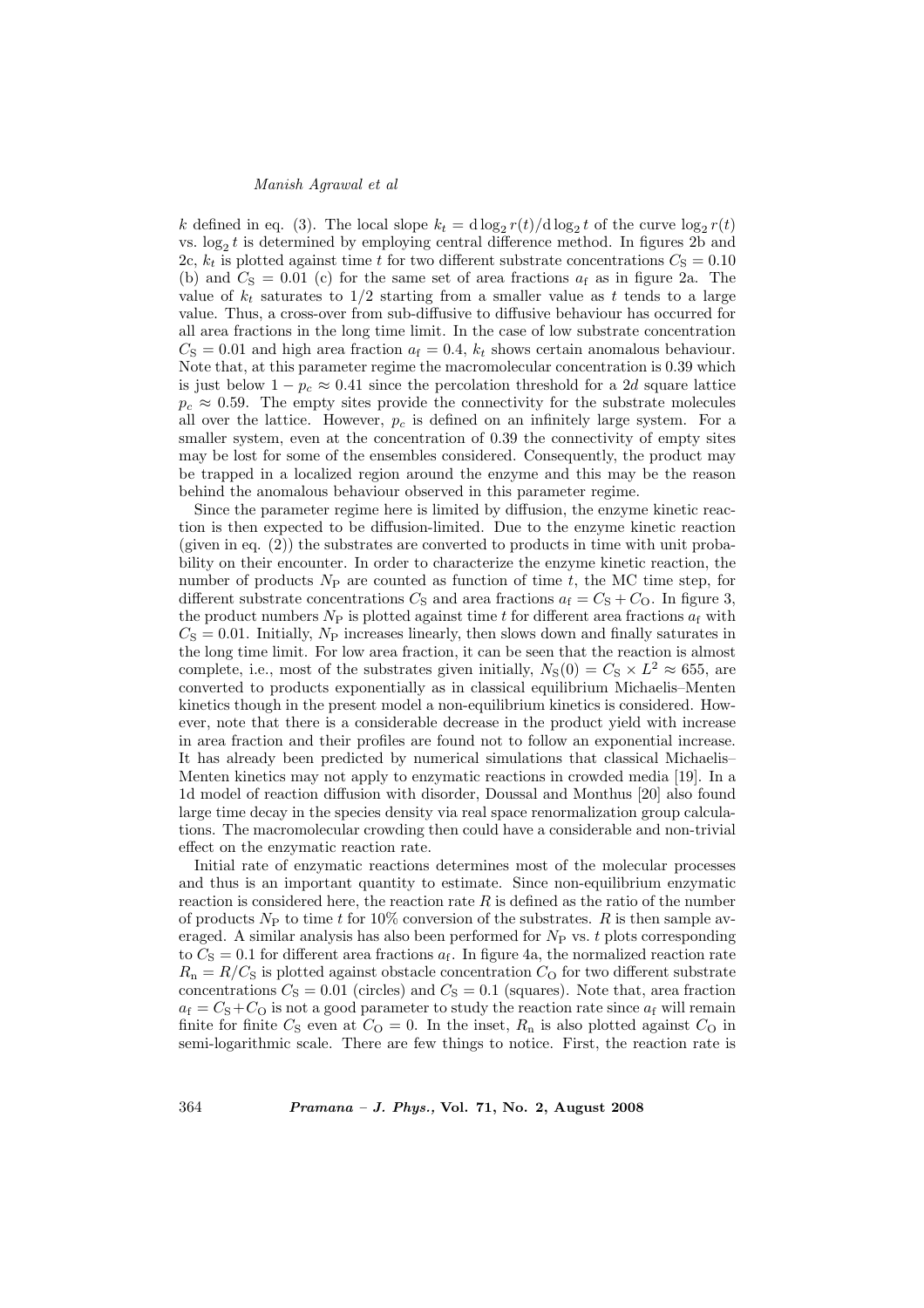Rate of diffusion-limited enzymatic reaction



Figure 3. Plot of the number of products  $N_P$  vs. time t for different area fractions  $a_f = C_S + C_O$  keeping substrate concentration constant at  $C_S = 0.01$ .

decreasing with the increase in obstacle concentration  $C_{\text{O}}$  in a nonlinear fashion. Second, the reaction rates are different for a particular  $C<sub>O</sub>$  even after normalizing by the substrate concentration  $C_S$ . Third, there is a monotonic decrease of  $\ln(R_n)$ for small  $C<sub>O</sub>$  and deviates from linear decrease for large  $C<sub>O</sub>$ . The decrease in reaction rate with increasing crowding concentration is expected and also observed in experiments [10,21]. However, the dependence of the rate on the crowding concentration is different from the prediction made by Minton [5] in the transition state as well as diffusion-limited enzymatic reaction in which a hump in the  $ln(R_n)$  vs.  $C_O$ curve is expected for an intermediate  $C<sub>O</sub>$ . Fourth, the normalized reaction rate is approaching zero as  $C_{\text{O}}$  approaches  $1-p_c \approx 0.41$ . Beyond  $C_{\text{O}} = 0.41$ , the obstacles could block the spanning clusters of the empty sites. Consequently the enzymatic reaction will be localized and the reaction rate is expected to go to zero.

The above observations can qualitatively be understood in terms of diffusion and percolation phenomena. As  $C<sub>O</sub>$  increases, diffusivity is expected to decrease because of the crowding due to obstacles. The influence of macromolecular crowding on the diffusion of solutes has been investigated in recent experiments utilizing different crowding agents and a reduced solute diffusion coefficient was observed with increasing size and concentration of crowding macromolecules [22]. An estimate of diffusivity  $\mathcal{D} = (\text{d}r^2(t)/\text{d}t)/4$  (as given in eq. (3)) has been made utilizing the data of diffusion length  $r(t)$  for different sets of substrates  $(C_S)$  and obstacles  $(C_O)$ concentrations. In figure 4b,  $\mathcal{D}$  is plotted against  $C_{\text{O}}$  for  $C_{\text{S}} = 0.01$  (circles) and  $C_{\rm S} = 0.10$  (squares). Like reaction rate, diffusivity D is also studied as a function of obstacle concentration  $C_{\text{O}}$  instead of  $a_{\text{f}}$ . It can be seen that  $\mathcal D$  also decreases with  $C<sub>O</sub>$  in a nonlinear fashion. First of all, it is interesting to note that the whole dependence of  $R_n$  on  $C_0$  is in accordance with the behaviour of  $D$  with  $C_0$ . The enzymatic reaction rate in this parameter regime is therefore mostly governed by diffusion and can be considered a purely diffusion-limited enzymatic reaction. It is important now to consider the low  $C_{\text{O}}$  values, especially the case of  $C_{\text{O}} = 0$ . For low  $C_{\text{O}}$  values,  $\mathcal{D}$  is slightly less for  $C_{\text{S}} = 0.1$  than that of  $C_{\text{S}} = 0.01$  for the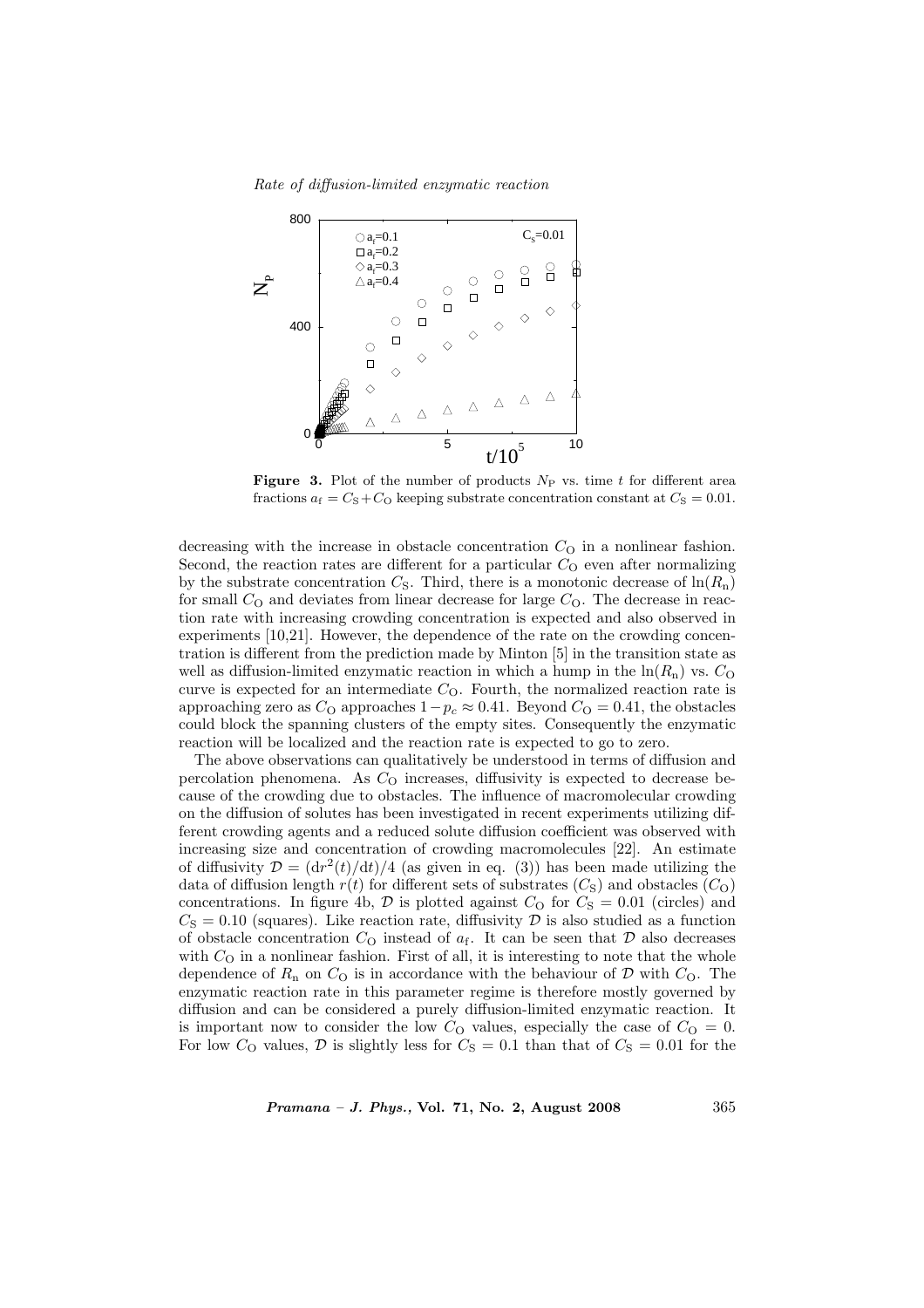

**Figure 4.** (a) Plot of normalized reaction rate  $R_n = R/C_S$  against  $C_O$  for two different  $C_{\rm S}$  values 0.01 (circles) and 0.1 (squares).  $\ln(R_{\rm n})$  is plotted against  $C<sub>O</sub>$  for the same  $C<sub>S</sub>$  values in the inset. The same symbol set for different  $C_{\rm S}$  values is used. (b) Plot of diffusivity D against  $C_{\rm O}$  for  $C_{\rm S} = 0.01$ and  $C_{\rm S} = 0.1$ . The same symbol set of (a) is used.

same  $C<sub>O</sub>$ . This slight decrease in  $D$  is due to diffusion through the self-crowding at higher  $C_S$ . On the other hand, the reaction rate at zero obstacle concentration is expected to be proportional to  $C_S$  and D and R can be obtained as  $R \approx C_S \times D$ . It can be seen that the normalized reaction rate  $R_n$  obtained here is very close to the corresponding values of  $\mathcal D$  at  $C_{\mathcal O}=0$  for both the  $C_{\mathcal S}$  values. At  $C_{\mathcal O}=0$ , the self-diffusion of the substrate molecules eventually determines the reaction rates and might be responsible for a slight decrease in  $R_n$  for  $C_S = 0.1$  with respect to  $C<sub>S</sub> = 0.01$  as seen in figure 4a. The effect of  $C<sub>S</sub>$  in the absence of obstacles has been verified numerically for several higher values of  $C_{\rm S}$  and a considerable effect of self-crowding has been observed on the reaction rate as well as on diffusivity. Note that,  $R_n$  values are slightly greater than D for almost all values of  $C_0$  as it can be seen by comparing figures 4a and b. This might have happened firstly due to the fact that the initial yield occurs only from the locally available substrate molecules. The diffusion length of these substrate molecules are very less in comparison to the expected diffusion length. Secondly, one should note that the initial reaction rate for a given  $C<sub>O</sub>$  has to be calculated keeping the substrate concentration  $C<sub>S</sub>$  fixed. However, in the present model the substrate concentration is decreasing with time as the substrates are being converted into products. The effect will be predominant for low  $C_S$  and small system size. Consequently, the rate determination will be erroneous in the  $t \to 0$  limit due to low yield. Hence, extreme care has to be taken in determining the initial reaction rate. The enzymatic reaction considered here is completely diffusion-limited and the results obtained are explained in terms of diffusion in disordered systems. It is therefore intriguing to note that such a simple model of enzymatic reaction, based only on diffusion and percolation phenomena, is able to explain qualitatively the experimental observations [10,21] as well as results obtained in complicated models [5–9]. Hence, diffusion is observed to be playing a crucial role in determining the enzymatic reaction rates.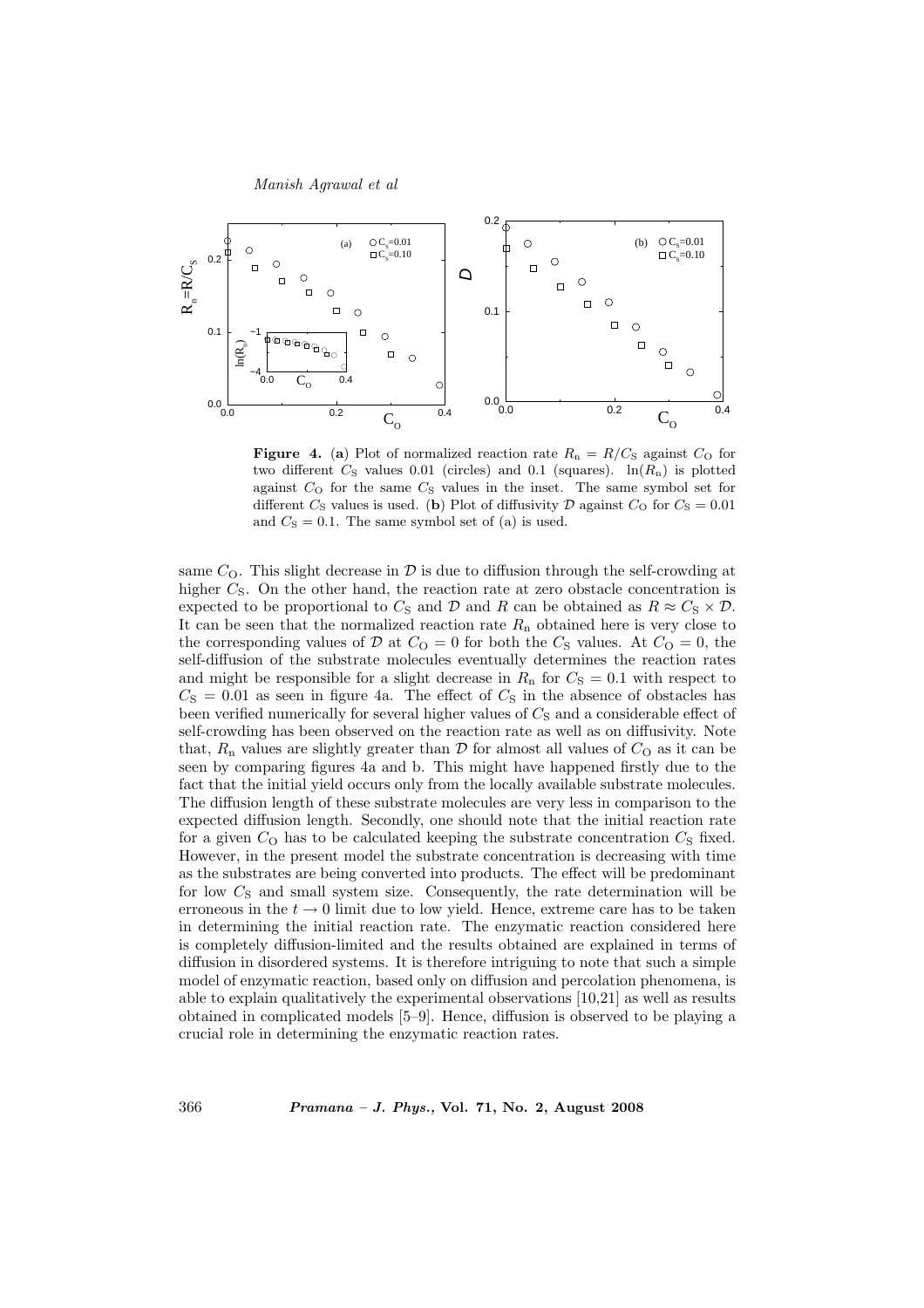#### Rate of diffusion-limited enzymatic reaction

It should be emphasized here that enzymatic reactions occur in three-dimensional space in living systems whereas the simulation is performed in two dimensions here. The simulation results obtained here agree qualitatively with the experimental observations and it is expected that the features of the model will be retained in higher dimensions also. The main difficulty in 3d simulation is in parallel updating of a large number of substrate and product molecules during time evolution through a large number of MC time steps. Time required for the full conversion of substrate to product increases exponentially with the number of molecules  $(N_S = C_S \times L^d)$ which strongly depends on the dimensionality of space for a fixed substrate concentration. However, for quantitative comparison of the results obtained in simulation with that of experiments, the model must be extended to three dimensions.

The biochemical events in the densely crowded mitochondrial matrix, the site for TCA cycle and fatty acid oxidation pathway are largely governed by large macromolecules of various sizes. It is thus important to investigate the influence of crowding as exerted by macromolecules of different sizes. A decrease in reaction rate has been observed in experiments for varying obstacle sizes keeping the obstacle concentration constant [21]. It seems that the complex interaction between obstacles and the substrate is size dependent and might be governing the enzymatic reaction rate. It is expected that the diffusion of substrates across large macromolecules might be slow due to the complex interactions with the obstacles. In the present model of enzymatic reaction, this complex interaction between obstacle and substrate may be incorporated by introducing a residence time for the substrate molecules at each encounter with the obstacle. A slowing down in the reaction rate with increasing residence time has been observed in the simulation in accordance with the experimental results [21]. The details will be reported elsewhere.

# 4. Summary

The effect of macromolecular crowding on the enzymatic reaction rates has been modelled by an MC algorithm based on diffusion and percolation phenomena. The substrates, products, obstacles and enzyme all are represented by point particles. A single immobile enzyme is considered and placed at the centre of the lattice. The obstacles and the substrates are distributed randomly with their specific concentrations following a uniform distribution of random numbers between 0 and 1. The obstacles remain immobile throughout the simulation. It is found that the reaction is solely diffusion limited under these conditions. The diffusion of substrates and products are modeled by a collective random walk. The products form gradually and subsequently almost all the substrates are converted into products after a long time. The initial reaction rate has been estimated for different substrate and obstacle concentrations. The normalized reaction rate has a nonlinear dependence on the obstacle concentration and found slightly dependent on the substrate concentration. The dependence of reaction rate on the substrate as well as obstacle concentrations is then qualitatively understood with the help of diffusion and percolation theory. The results qualitatively explains the experimental observations.